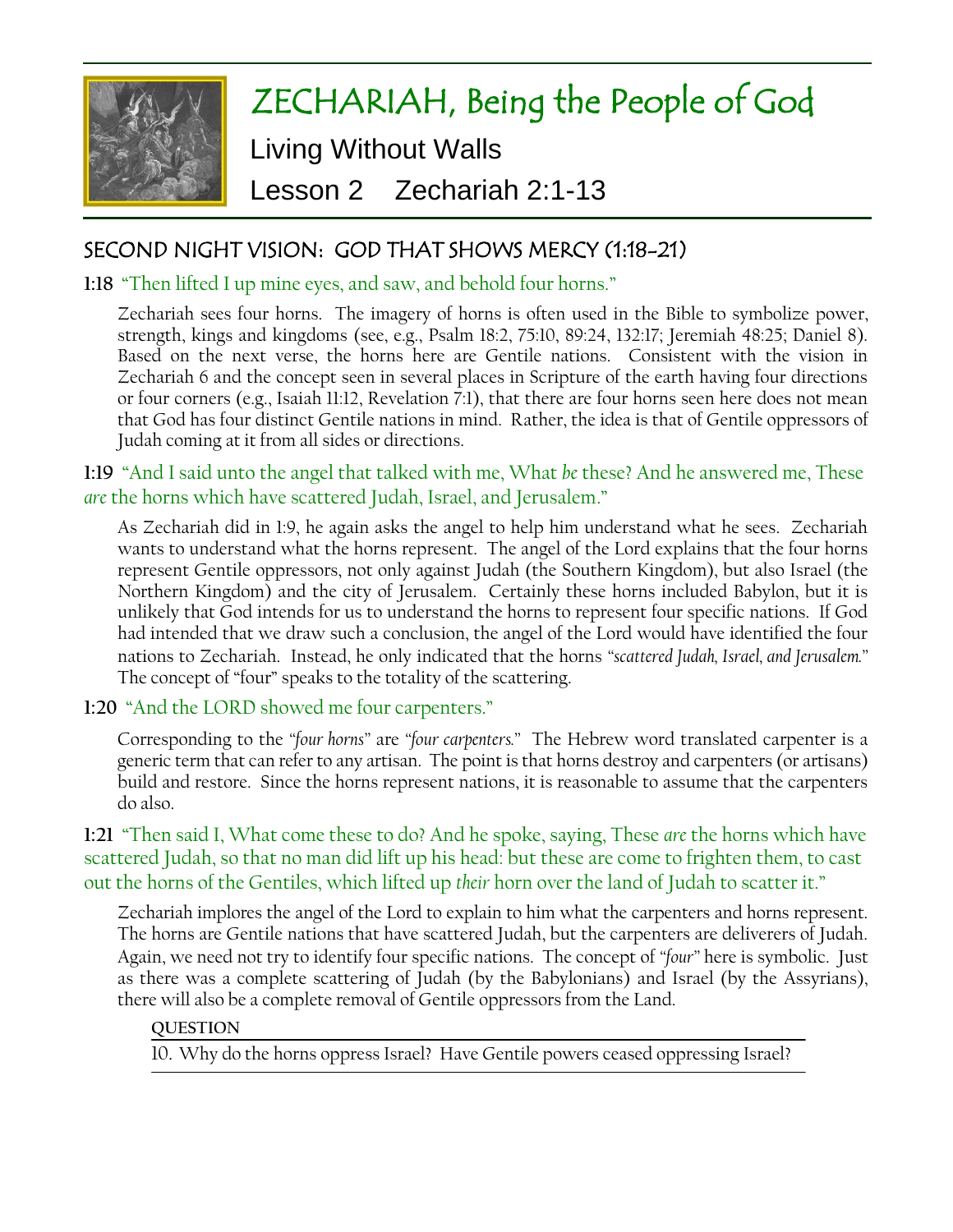## THIRD NIGHT VISION

## **2:1** "I lifted up mine eyes again, and looked, and behold a man with a measuring line in his hand."

Using similar language to the language in 1:18 that initiated the Second Night Vision, Zechariah tells us here, *"I lifted up mine eyes again."* We are to understand that he is reporting to us exactly what he sees. In this instance, it is a man with a measuring line. We should probably understand the "man" to be an angel, just as Zechariah used that description several times in the first night vision in chapter 1. The idea is that he is charged with measuring the dimensions of something. The next verse tells us what he is measuring. This vision relates back to God's promise in the first night vision and continues the idea: "I am returned to Jerusalem with mercies: my house shall be built in it," saith the Lord of hosts, "and a line shall be stretched forth upon Jerusalem."

## **2:2** "Then said I, Whither goest thou? And he said unto me, To measure Jerusalem, to see what *is* the breadth thereof, and what *is* the length thereof."

Zechariah interacts with the angel in his vision. He wants to know what the angel is going to measure, and the angel informs him that he is charged with measuring the dimensions of Jerusalem. At one time, Jerusalem had walls in which the length and breadth could be measured, but those walls were (at least partially) destroyed by the invading Babylonians. Zechariah was living in a Jerusalem without adequate security. In that historical context, a city with inadequate walls was a "sitting duck" for invasion and plunder, a point that will come up again in verse 4. Zechariah is seeing the measuring of Jerusalem so that the boundaries can be reestablished preparatory to the city's full reoccupation. Ultimately, it is God's agent doing the measuring and therefore God that will rebuild, in accordance with His own specifications. The prophet Jeremiah had anticipated such a day when he, prior to the fall of Jerusalem, had redeemed the property of his uncle against the day when the Babylonian exile would be over and land could be reclaimed (Jeremiah 32:6-15). As this chapter unfolds, it becomes evident that it has some measure of near term fulfillment for the people of Zechariah's day, but also looks to a future complete fulfillment. The complete fulfillment in this instance is the New Jerusalem. In Revelation 21:10-17, John has a similar vision to Zechariah's and again the city is measured by the angel, the city with God as its architect and king.

## **2:3** "And, behold, the angel that talked with me went forth, and another angel went out to meet him, **4** And said unto him, Run, speak to this young man, saying, Jerusalem shall be inhabited *as* towns without walls for the multitude of men and cattle therein:"

Zechariah is privy to the discussions among the two angels and it seems that one angel has authority over the other. The angel with authority commands the other to *"run"* to Zechariah, a *"young man."* The reason for his running is that the message is one of urgency. And the message is *"good words and comfortable words"* (Zechariah 1:13). God is telling Zechariah through the angel that the city of Jerusalem shall be inhabited by so many people that it cannot be contained by walls. This is quite a contrast to what Zechariah could see in the Jerusalem of his day. This vision, as with much of Zechariah's book, looks to both an immediate fulfillment and a more complete distant (or eschatological) fulfillment. Some 75 years after Zechariah's visions in the time of Nehemiah (445 B.C.), Nehemiah records the disarray of Jerusalem, particularly the absence of walls (Nehemiah 1:3). This prompted Nehemiah, as governor of Judah, to journey to Jerusalem and supervise the rebuilding of the walls (Nehemiah 2:9-6:19). Zechariah did not say the city would not have walls, only that the walls could not contain the multitude. The events of Nehemiah's day provide a partial fulfillment of Zechariah's vision, but the best is yet to come.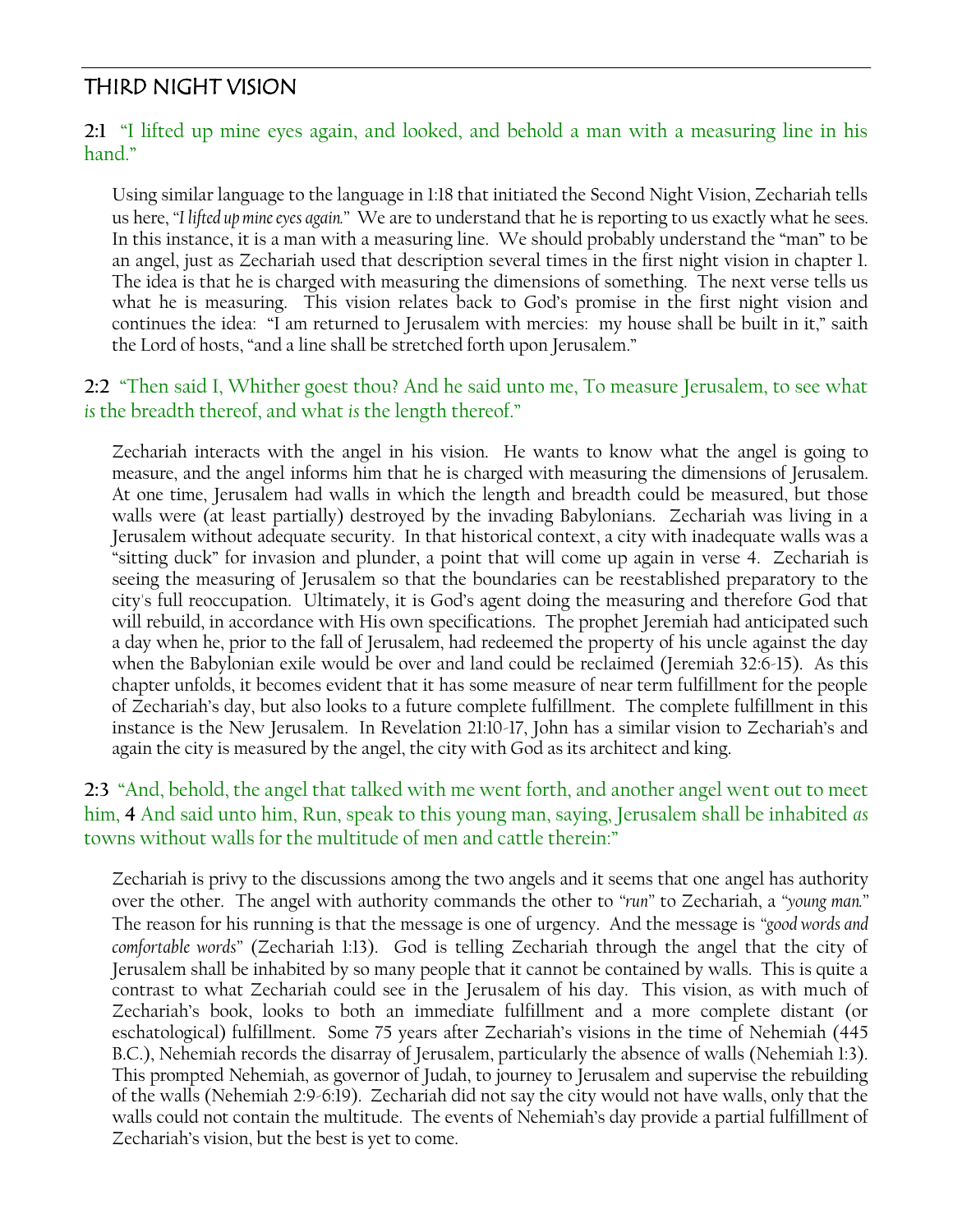#### **QUESTIONS**

- 1. What does it mean to live by faith and not by sight (consider Habakkuk 1:2-4 and 2:4; 2 Corinthians 5:7)? What are Zechariah's possible responses to what God has said about Jerusalem?
- 2. Can God's blessings toward you be measured? What are some of God's blessings toward you promised in the Bible?

## **2:5** "For I, saith the LORD, will be unto her a wall of fire round about, and will be the glory in the midst of her."

From this verse, we know that Zechariah's vision has not been completely fulfilled. There will be a time in the future when Jerusalem will not need walls of protection because the LORD will dwell there and He will be *"a wall of fire round about"* the city. We know this has not been fulfilled yet. After Zechariah's time, Jerusalem would see violence and destruction again and again (e.g., from Antiochus IV Epiphanes, from the Romans in 70 A.D.) and even to this day, Jerusalem is at risk of another attack. But there is a future time, recorded in Ezekiel 37-38, where some of the nations surrounding Israel will mount an attack of unprecedented proportions and God will be a wall of fire and strike them down. The complete fulfillment will be in the Kingdom when Jesus himself rules and reigns from Jerusalem and the city has complete security. Following the first 1,000 years of the Kingdom (sometimes referred to as the Millennial Kingdom), Jesus will rule and reign from the *"New Jerusalem"* (Revelation 20-21; also Hebrews 11:10-16, 12:22, 13:14) and will dwell there forever with all of the children of God who were saved throughout history up until Jesus' second coming. At that point, sin and all of its terrible consequences will have been totally eliminated as God dwells with His people forever in the new heaven and new earth. Much of the future of Jerusalem is also recorded later in chapters 8 through 14.

#### **QUESTIONS**

3. What is the eternal destination of the believer?

4. What can a person do to feel safe and secure (physically, emotionally, spiritually)?

**2:6** "Ho, ho, *come forth*, and flee from the land of the north, saith the LORD: for I have spread you abroad as the four winds of the heaven, saith the LORD."

The phrase *"Ho, ho"* is a call to immediate attention. God is calling His people to *"flee from the land of the north,"* a reference to the area that was held by the Babylonians and in Zechariah's day, the Medo-Persians. God had allowed the Babylonians to scatter His people and the scattering was complete (note the symbolic use of the *"four winds of the heaven"*). But now God is calling for their return. This is God's invitation to return to blessing, an invitation to return to Him both physically and spiritually. This return will have a present or near fulfillment, relative to Zechariah's time, and a distant complete fulfillment. From Zechariah's perspective, many more Jewish people will return to Israel in the future, and by the time of Jesus' earthly ministry, Judah is well populated again with Jewish people. Despite this partial return, a substantial portion of the people would remain scattered in Jesus' day (the *Diaspora*) and up to the present day. But there awaits a future gathering together for Israel. Just as the *"four winds"* are used to describe the scattering of God's people, they are also used to describe their regathering during the Tribulation, *"And he shall send his angels with a great sound of a trumpet, and they shall gather together his elect from the four winds, from one end of heaven to the other"* (Matthew 24:31).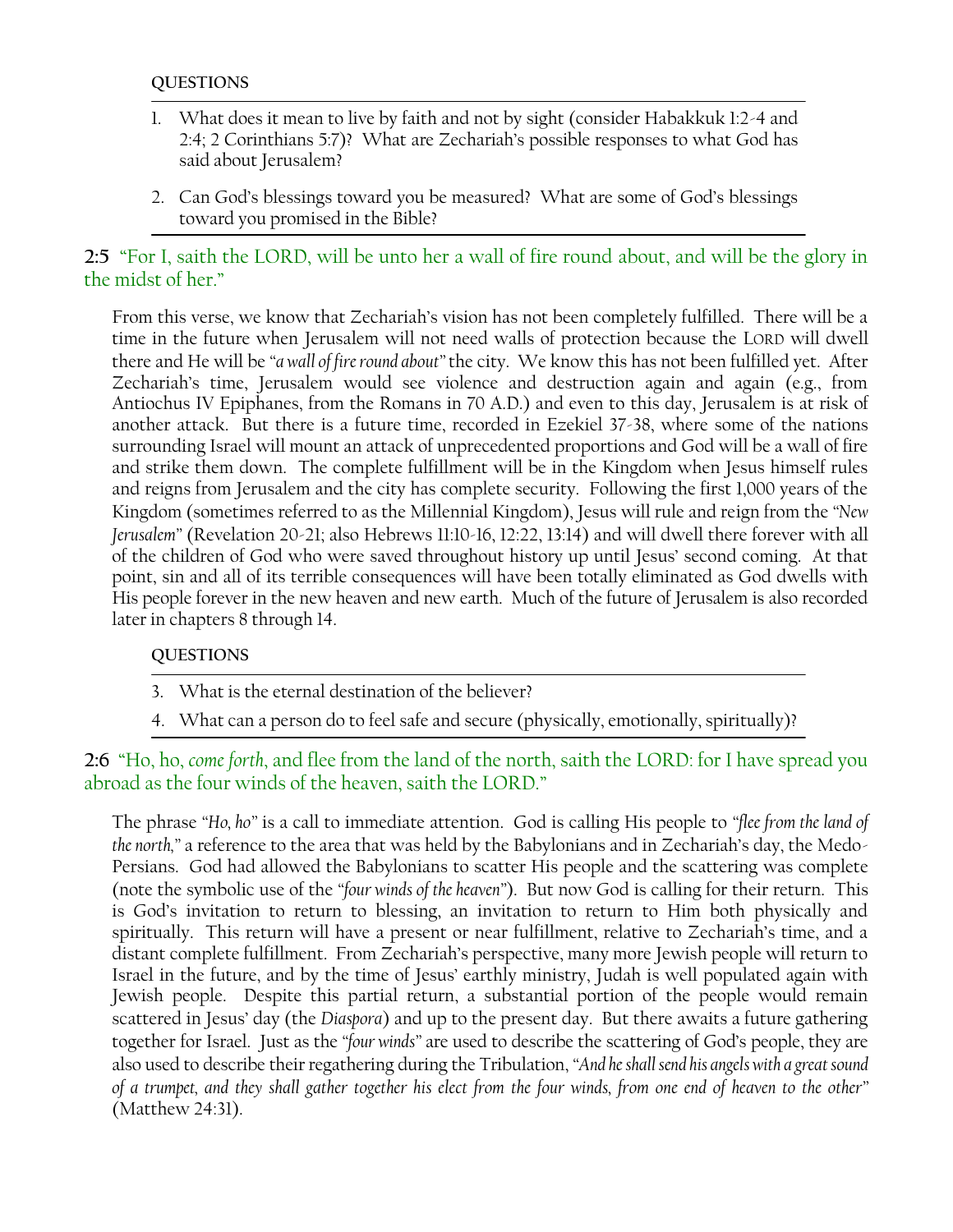5. What does the regathering of Israel in the future, notwithstanding their rebellion, say about the character of God (see Genesis 17:1-8)?

## **2:7** "Deliver thyself, O Zion, that dwellest *with* the daughter of Babylon."

God speaks to Zion. Although technically a mountain in Jerusalem, the word is often used figuratively for all of Jerusalem, and promises to Jerusalem are representative of promises to the entire nation. Similarly, the phrase *"daughter of Babylon"* is an expression that simply refers to the city of Babylon or its inhabitants, and by implication the rest of the nation. In Zechariah's day, most Jewish people had not returned from Babylonian captivity. Although the Babylonian rule was ended, the Jewish people remained where the Babylonians had placed them, and indeed many of them remained in the city of Babylon. To these scattered people, God says *"Deliver thyself."* The point is that God has freed them to return and that they should do so. Imbedded here is a test of faith that parallels their earlier exodus from Egypt. God has not made it look easy, nor has He supernaturally rebuilt Jerusalem for them, but God has made the way for their safe return to Judah, and the choice to return is theirs. They can remain where they no longer belong (from God's perspective) or they can take a faith journey home, stepping out on faith in God's promise of provision and safety.

#### **QUESTION**

6. What does it mean for a child of God to "step out in faith"? What is the difference between faith and presumption?

**2:8** "For thus saith the LORD of hosts; After the glory hath he sent me unto the nations which spoiled you: for he that toucheth you toucheth the apple of his eye."

The phrase "after the glory" is perhaps the most debated part of the entire book of Zechariah. It is best to understand the word "glory" as it is used so often throughout the Old Testament in reference to God's presence. Zechariah is concerned here and again in verse 9 with the confirmation that he is God's prophet and that his message is really from God, especially here where the message is not only for Israel but the whole world. Thus, "after the glory" means after God first appeared to Zechariah to call him as a prophet. After Zechariah's calling, God gave him a word for the nations. This does not mean that he will go to the nations, but that God has a message for the nations that Zechariah will proclaim. It is not arbitrary that the announcement Zechariah will make comes from the LORD of hosts, the LORD of armies, the One who can carry out His judgments in force. Zechariah warns the nations that those who touch (with intent to harm) Judah are like those who would dare to place their finger on the pupils of God's own eyes. This verse does not teach that God has physical eyes. Instead, this is a figure of speech called an anthropomorphism in which God is viewed as having human characteristics in order to more clearly express a truth about God.

## **QUESTION**

7. Has Israel ceased being the apple of God's eye (see Romans 11:1)? What does this verse say to those nations in our day that support or oppress Israel?

## **2:9** "For, behold, I will shake mine hand upon them, and they shall be a spoil to their servants: and ye shall know that the LORD of hosts hath sent me."

Zechariah's proclamation for the Heathen nations that are at rest (recall 1:11) is that God is coming after them in judgment. The idea of God shaking His hands is an anthropomorphism for God executing judgment, just as in other Old Testament passages. (see, e.g., Isaiah 10:32, 11:15). Their